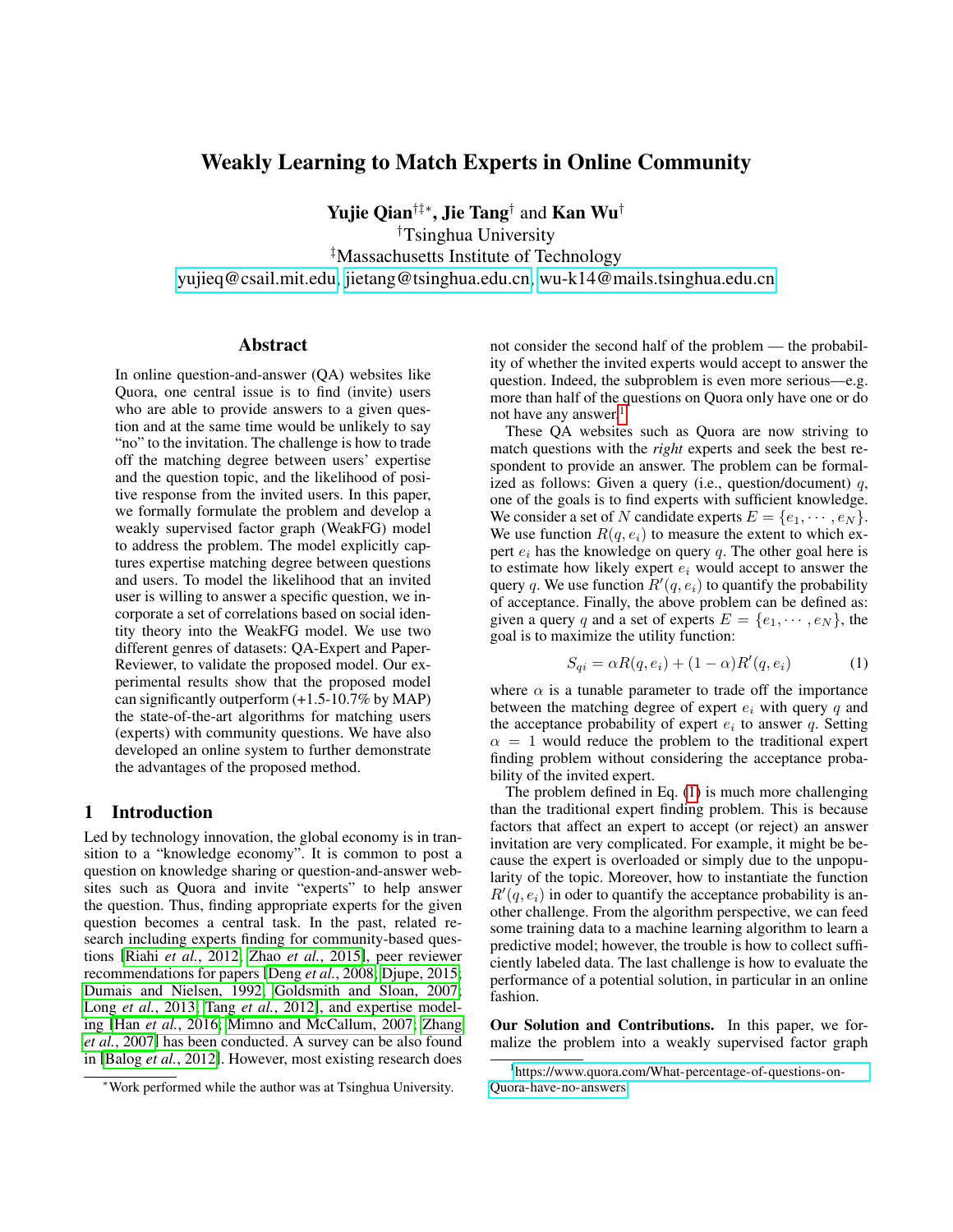(WeakFG) model to address the aforementioned challenges. We introduce embedding-based metrics to measure the matching degree between queries and experts. WeakFG is able to learn from response logs to predict who are more likely to accept/decline an answer invitation. To address the problem of lacking labeled data, WeakFG defines a set of correlation functions and uses the correlations to propagate the labeled information to unlabeled data.

To validate the effectiveness of the proposed model, we conduct both *offline* and *online* evaluations. For the offline evaluation, we first use the data from an international competition in  $2016^2$  $2016^2$ . The task is to predict the probability that an expert answers a given question in online communities. Experimental results show that the proposed model can achieve better performance (1.5-10.7% by MAP) than several stateof-the-art algorithms. To validate the generality of the proposed model, we applied it to a related, but somehow different, setting: peer-reviewer recommendation — recommending reviewers to scientific articles. We use the bidding information of a major computer science conference with  $\sim 1,000$ submissions and 440 program committee members to evaluate the prediction on acceptance of review invitation. We achieve the same better performance than several comparison methods. For online evaluation, we developed a Chrome Extension of reviewer recommendation and deployed it in the Google Chrome Web Store. About 50 journal editors downloaded the extension and used it for reviewer recommendations. Feedbacks from users also demonstrate the effectiveness of the proposed method.

## 2 Related Work

Related research can be traced back to 30 years ago. We briefly survey existing literature from three aspects: expert finding, expert matching, and expertise modeling.

Expert finding aims to identify experts for given topic/query. Applications include finding experts to answer question in online communities [Liu *et al.*[, 2005;](#page-6-12) [Riahi](#page-6-0) *et al.*, [2012;](#page-6-0) Zhao *et al.*[, 2015\]](#page-6-1), finding experts to review scientific articles [Yang *et al.*[, 2009;](#page-6-13) [Djupe, 2015;](#page-6-3) Haym *et al.*[, 1999\]](#page-6-14), finding experts from bibliography data [Deng *et al.*[, 2008;](#page-6-2) Zhang *et al.*[, 2008\]](#page-6-15), or finding software developers to fix a bug [Xia *et al.*[, 2017\]](#page-6-16). This category of research is closely related to our work. Those methods can be used to instantiate the left term in Eq. [\(1\)](#page-0-1). The second category of related research is expert matching. The goal is to assign a list of experts to a list of queries by considering matching degree, load balance, and other constraints. There was a bunch of research on this topic, probably starting from conference-paperreviewer assignment [\[Benferhat and Lang, 2001;](#page-6-17) [Dumais](#page-6-4) [and Nielsen, 1992;](#page-6-4) [Goldsmith and Sloan, 2007;](#page-6-5) [Karimzade](#page-6-18)[hgan and Zhai, 2009;](#page-6-18) Kou *et al.*[, 2015;](#page-6-19) Long *et al.*[, 2013;](#page-6-6) Tang *et al.*[, 2012\]](#page-6-7) to recently studies for online community and crowdsourcing [Hung *et al.*[, 2015\]](#page-6-20). One problem which has long been criticized [\[Ishiyama, 2014;](#page-6-21) [Ishiyama, 2015\]](#page-6-22) in expert matching is that it does not consider the expert's willingness likelihood, i.e., the second term in Eq. [\(1\)](#page-0-1). The study of expertise modeling focuses on mining experts' interests

<span id="page-1-1"></span>

Figure 1: Decline probability of an expert conditioned on whether or not the expert has a correlated "friend" who has already declined on two datasets: QA-Expert and Paper-Reviewer, and our online evaluation of journal reviewer recommendation.

or expertise. Methods using probabilistic model [\[Mimno and](#page-6-9) [McCallum, 2007\]](#page-6-9), network analysis [\[Zhang](#page-6-10) *et al.*, 2007], and embedding [Han *et al.*[, 2016\]](#page-6-8) have been developed. However, they did not consider the experts' acceptance probability.

A few systems have been developed to make reviewer recommendations, e.g., AMiner [Tang *et al.*[, 2008\]](#page-6-23). Toutiao organized a data challenge to predict the probability that an expert would accept the invitation to answer specific questions.

#### 3 Methodologies

Given a query (e.g., question/paper) q, our goal is to find experts with sufficient knowledge who are willing to answer the question or review the paper, with limited amount of labeled data. Let us consider a set of  $N$  candidate experts  $E = \{e_1, \dots, e_N\}$ . The general problem can be then formalized as seeking a ranking function to quantify each expert  $e_i$ 's expertise degree and acceptance probability simultaneously.

The ranking score  $S_{qi}$  was defined by only considering the expertise matching degree between q and the expert  $e_i$  (Cf. the first term in Eq. [\(1\)](#page-0-1)). One method is to use language models [\[Zhai and Lafferty, 2001\]](#page-6-24), which estimates the generative probability of a query given each document (expert-related document here) using a smoothed word distribution. Afterwards, topic models have been used to model latent topics in order to improve the matching accuracy [\[Mimno and McCal](#page-6-9)[lum, 2007;](#page-6-9) Riahi *et al.*[, 2012;](#page-6-0) Tang *et al.*[, 2008\]](#page-6-23).

However, all these models do not consider the probability that expert  $e_i$  accepts to answer the query  $q$ . Algorithmically, the difficulty is how to define the second term in Eq. [\(1\)](#page-0-1). Another challenge, in practical scenarios, is the lack of sufficient labeled data. One potential solution to this end is weakly supervised learning [\[Crandall and Huttenlocher, 2006\]](#page-6-25), which essentially leverages some kind of correlation between training instances to propagate the labeled information to unlabeled instances. Widely used correlations include similarity and links (e.g., friend or coauthor relationships). Figure [1](#page-1-1) shows the decline probability of an expert, conditioned on whether or not the expert has a "friend" who has already declined. We see correlation indeed exists in all the datasets used in our experiments (Cf. §4 for details of the datasets).

Now, finding useful correlations becomes an important issue. Social relationships like friendships can be considered as correlations, but are still sparse. We present an interesting idea of defining correlations using social identify the-

<span id="page-1-0"></span><sup>&</sup>lt;sup>2</sup><https://biendata.com/competition/bytecup2016/>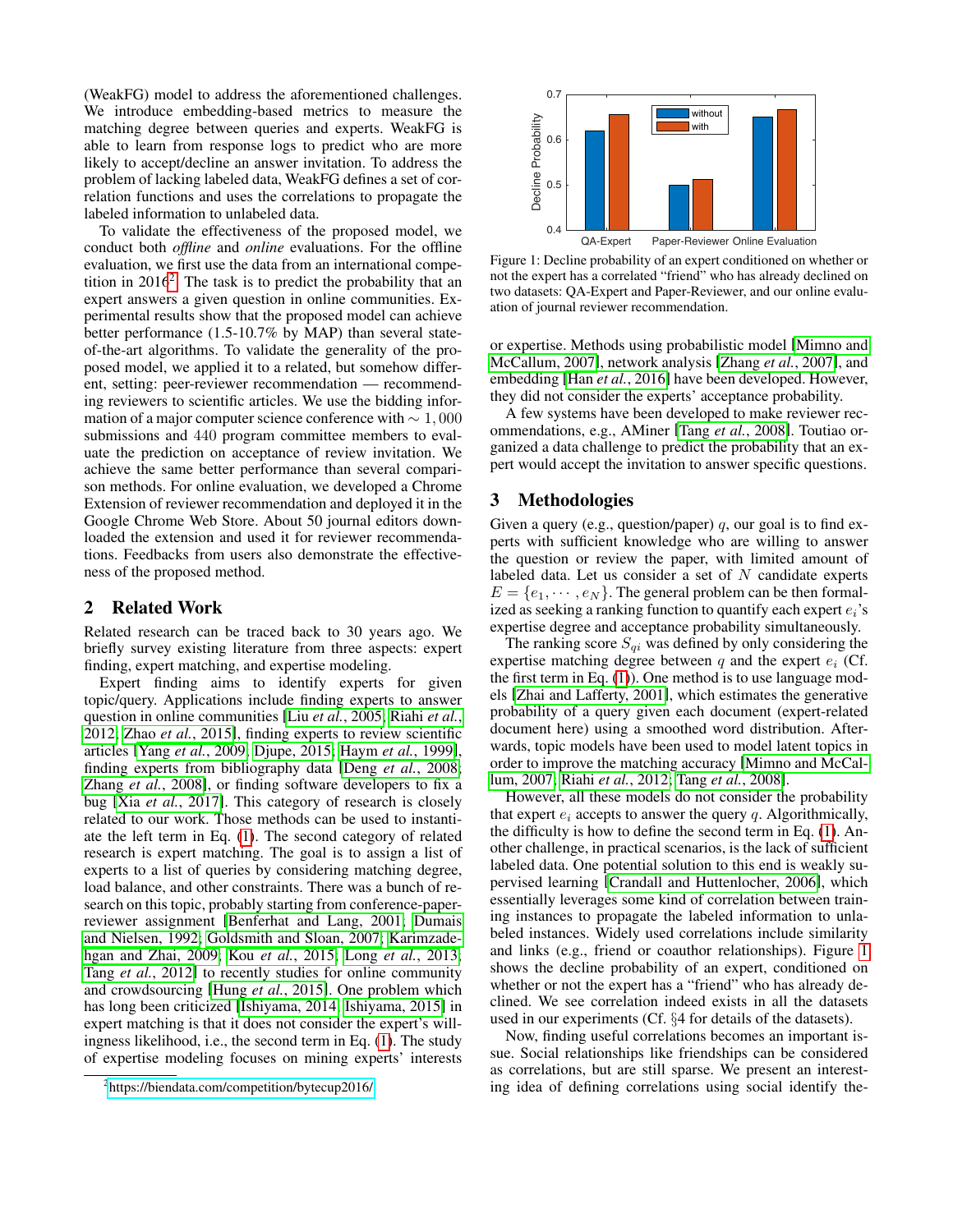<span id="page-2-0"></span>

Figure 2: Graphical representation of the WeakFG model. Variable  $y_i$  indicates whether expert  $e_i$  declines the invitation;  $v_i$  indicates the embedding for expert  $e_i$ ;  $f(q, e_i, v_i, y_i)$  and  $g(e_i, e_j, y_i, y_j)$  represent the local factor function defined for expert  $e_i$  on query q, and the correlation factor function defined between experts  $e_i$  and  $e_j$ .

ory [\[Turner and Oakes, 1986;](#page-6-26) [Tajfel and Turner, 2004\]](#page-6-27), which suggests that people with the same social identity (e.g., position, affiliation, age, etc.) tend to share the same social behavior. For example, in an online community, users with the same job tend to accept/decline the same question invitation; in the paper-reviewer recommendation setting, researchers from the same organization are more likely to decline an invitation at the same time. We formalize the social identify-based correlations into a weakly supervised factor graph (WeakFG) model, to simultaneously learn the expertise matching degree and the acceptance probability with limited labeled data.

#### 3.1 WeakFG: Weakly Supervised Factor Graph

We now explain how WeakFG works. In WeakFG, we first use the embedding technologies [\[Mikolov](#page-6-28) *et al.*, 2013] to capture *semantics* of expertise matching and then use a semisupervised graph model to predict whether expert  $e_i$  will accept or decline an invitation, by considering both local similarity and correlation between experts.

An example is illustrated in Figure [2.](#page-2-0) Given a query q and candidate experts  $\{e_1, e_2, e_3, e_4\}$ , we first generate the embedding-based representation for each expert, i.e.,  ${v_1, v_2, v_3, v_4}$ . A factor graph is then constructed by defining local factor function  $f(q, e_i, v_i, y_i)$  to capture local attributes of each query-expert pair, and correlation factor function  $g(e_i, e_j, y_i, y_j)$  to capture potential correlation between different experts. Variable  $y_i$  indicates whether expert  $e_i$  accepts (=0) the invitation or declines (=1) it. For example, in Figure [2,](#page-2-0) expert  $e_3$  has a correlation with each other expert. For training the factor graph model, we have two labeled instances  $(y_2 = 0$  and  $y_3 = 1)$ , thus our goal is to infer the other two unlabeled instances  $(y_1$  and  $y_4$ ).

It should be noted that each observation node  $e_i$  in WeakFG actually encodes information related to both query  $q$  and  $e_i$ . Essentially, the local factor function  $f(q, e_i, v_i, y_i)$  aims to model the expertise matching degree, while the correlation factor function aims to *propagate* the labeled information in the graph in order to help infer acceptance probabilities of unlabeled instances. Now we introduce how we calculate the expertise matching degree, and explain how we instantiate the factor functions in WeakFG.

Expertise Matching. We define local factor functions to capture the expertise matching degree between expert and query. Given a query  $q$  and an expert  $e$ , we calculate the expertise matching score  $R(q, e)$ . The matching score can be defined based on various methods. For example, one can use the keyword based model, e.g., vector-space model or language model [\[Zhai and Lafferty, 2001\]](#page-6-24). To further capture the *semantic* information, we can use the recently developed embedding method [\[Mikolov](#page-6-28) *et al.*, 2013], which has shown promising results in many fields such as natural language processing, image processing, and speech recognition.

More specifically, a query  $q$  can be considered as a document, and an expert e can be considered as a document set  ${d_k}, k \in \{1, \cdots, N_e\}$ , where each  $d_k$  represents a document authored by e, e.g., an answer provided by e or a paper published by e. We define the expertise matching score  $R(q, e)$  as the similarity between query document q and the document set  $\{d_k\},\$ 

<span id="page-2-1"></span>
$$
R(q, e) = \bigoplus_{k \in \{1, \cdots, N_e\}} \text{Sim}(q, d_k)
$$
 (2)

where  $\bigoplus$  is an aggregation function, e.g., max or avg.

We use embedding to calculate the similarity between query q and document  $d_k$ , i.e.,  $\text{Sim}(q, d_k)$ . To do this, we first learn a numeric vector representation (i.e., word embedding) for each word. We use Word2Vec with Skip-gram [\[Mikolov](#page-6-28) *et al.*[, 2013\]](#page-6-28) to learn the word embeddings. Word2Vec is a shallow neural network architecture consisting of an input layer, a projection layer, and an output layer. The training objective is to use an input word  $w$  to predict surrounding words in its context. After the embedding training, we obtain an embedding vector  $\mathbf{v}_w$  for each word w. Then we estimate  $\text{Sim}(q, d_k)$ using two embedding-based algorithms: WMD and D2V.

Word Mover's Distance (WMD). WMD is a distance function [\[Kusner](#page-6-29) *et al.*, 2015]. Specifically, each document  $d$  can be represented as a normalized bag-of-words (nBOW)  $\,$ vector  $\bm{\tau} \in \mathbb{R}^n$ , with each element  $\bm{\tau}_i = \frac{\mathcal{N}_d^i}{\sum_{j=1}^n \mathcal{N}_d^j}$  standing for the weight of word i and  $\mathcal{N}_d^i$  indicating the occurrence times of word  $i$  in the document. The similarity between documents  $q$  and  $d$  can be defined by the following linear program,

<span id="page-2-2"></span>
$$
\text{SimwMD}(q, d) = -\min_{\mathbf{W}_{ij} \geq 0} \sum_{i=1}^{n} \sum_{j=1}^{n} \mathbf{W}_{ij} \|\mathbf{v}_i - \mathbf{v}_j\|_2
$$
\n
$$
\text{s.t. } \sum_{j=1}^{n} \mathbf{W}_{ij} = \boldsymbol{\tau}_i^q, \sum_{i=1}^{n} \mathbf{W}_{ij} = \boldsymbol{\tau}_j^d, \ \forall i, j \in \{1, \dots, n\}
$$
\n
$$
(3)
$$

where the linear program aims to find an optimal matching between words in q and those in d;  $\tau^q$  and  $\tau^d$  are the nBOW vectors for  $q$  and  $d$ . Mathematically, each word  $w_i$  in  $q$  can be matched to any word  $w_i$  in d with the weight  $W_{ij}$ . The distance between two specific words is defined as Euclidean distance  $\|\cdot\|_2$  of their embeddings  $v_i$  and  $v_j$ . We use the negative value of the distance as the similarity.

Document Vector (D2V). D2V aims to directly learn an embedding vector for each document. The document vectors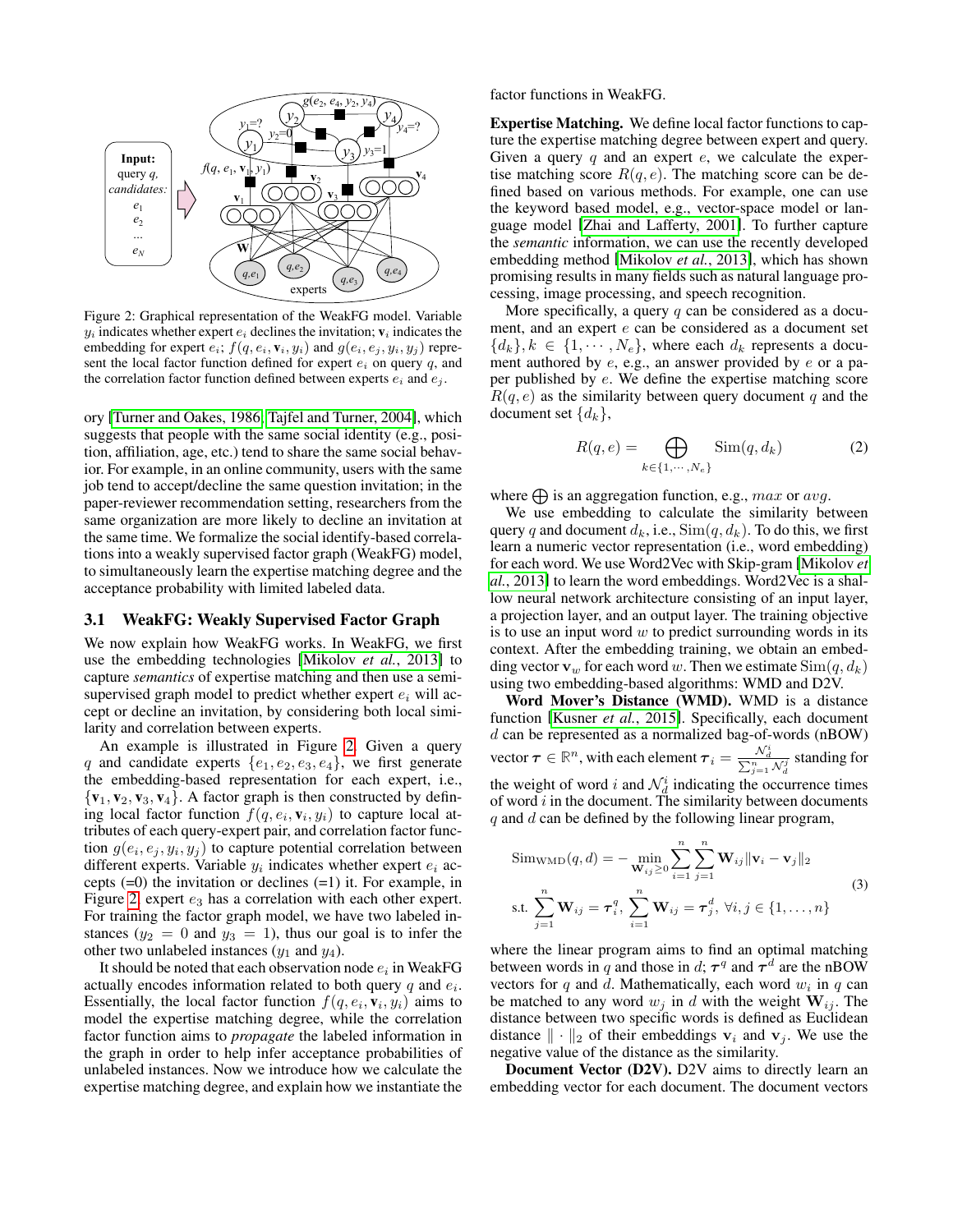can be learned by predicting all words in the document [\[Le](#page-6-30) [and Mikolov, 2014\]](#page-6-30). In this paper, we use the distributed bag of words idea. Specifically, given a document, we use stochastic gradient descent to learn the embedding vector, where in each iteration we sample a random word from the context and predict the word with the embedding vector. For the prediction, we use the softmax function:

$$
p(w|d) = \frac{\exp(\mathbf{v}_{w}^{\top} \hat{\mathbf{v}}_{d})}{\sum_{w'=1}^{n} \exp(\mathbf{v}_{w'}^{\top} \hat{\mathbf{v}}_{d})}
$$

where  $\hat{v}_d$  indicates the document vector and  $v_w$  indicates the word vector. After learning the document vectors, the similarity between documents  $q$  and  $d$  can be defined as:

<span id="page-3-0"></span>
$$
\text{Sim}_{\text{D2V}}(q, d) = \frac{\hat{\mathbf{v}}_q^\top \hat{\mathbf{v}}_d}{\|\hat{\mathbf{v}}_q\|_2 \cdot \|\hat{\mathbf{v}}_d\|_2} \tag{4}
$$

WeakFG Formalization. Based on the learned embeddings (by either WMD or D2V), we estimate the expertise matching scores between query and experts, and then construct the WeakFG model by defining Local factor function and Correlation factor function.

Local factor function: It captures any attributes for each query-expert pair, including expertise matching score between the query and the expert, and any other attributes associated with them. We define local factor as

$$
f(q, e_i, \mathbf{v}_i, y_i) = \exp\left\{ \boldsymbol{\alpha}_{y_i}^\top \boldsymbol{\psi}(q, \mathbf{v}_i, e_i) \right\} \tag{5}
$$

where  $\psi(.)$  is a set of feature functions defined for q and  $e_i$ . For example, a potential function  $\psi(.)$  can be defined as the expertise matching score  $R(q, e_i)$  (Eq. [\(2\)](#page-2-1)).  $\boldsymbol{\alpha} = (\boldsymbol{\alpha}_0^{\top}, \boldsymbol{\alpha}_1^{\top})^{\top}$ is the weight vector of the defined features.

We can define domain-specific statistics as feature functions for each candidate expert. For example, in the QA expert finding task, we can define the number of questions answered by the expert as a feature, while in the paper-reviewer recommendation task, we can define features based on the expert's h-index, position, publication number, and citation number. The feature functions can be either binary or real-valued.

Correlation factor function: The correlation between experts can be used to help infer experts' acceptance probability. It is modeled as correlation factor functions among latent variables  $\{y_i\}$ . Formally, it can be also defined as:

$$
g(e_i, e_j, y_i, y_j) = \exp\{\beta_{y_i, y_j}^\top \phi(e_i, e_j)\}\tag{6}
$$

where  $\phi(.)$  is a set of indicator functions to model whether specific correlation exists between experts  $e_i$  and  $e_j$ ;  $\beta$  indicates the weights of different factors.

In different applications, there are different types of correlations between experts. For example, in QA expert finding, we can define correlation as co-reply, corresponding to the situation when two users have replied to the same question. In paper-reviewer recommendation, we can consider co-author relationship. However, as shown in Figure [1,](#page-1-1) such kinds of correlations might be still insufficient. We further define some other social identity [\[Tajfel and Turner, 2004\]](#page-6-27) based correlations. Social identity theory introduced a way to explain intergroup behavior, in particular to predict certain intergroup behavior on the basis of the perceived group status difference. For example, in the QA expert finding task, users of the same position (e.g., CFO) may tend to decline the same question, e.g., about specific technique. For correlation factors, we use binary functions, i.e.,  $\phi_l(e_i, e_j) = 1$  if and only if a specific correlation exists.

**Objective Function.** Let  $G$  denote all the observation variables, including the experts and their relations, and  $Y =$  $\{y_1, \ldots, y_N\}$  denote the latent variables. We define the joint probability of latent variables conditioned on the observations by integrating the two factor functions:

$$
P(Y|G) = \frac{1}{Z} \prod_{e_i} f(q, e_i, \mathbf{v}_i, y_i) \prod_{(e_i, e_j)} g(e_i, e_j, y_i, y_j)
$$
  
= 
$$
\frac{1}{Z} \exp(\sum_{e_i} \alpha_{y_i}^\top \psi(q, \mathbf{v}_i, e_i) + \sum_{(e_i, e_j)} \beta_{y_i, y_j}^\top \phi(e_i, e_j))
$$
 (7)

where Z is a normalization factor to ensure  $\sum_{Y} P(Y|G) = 1$ ; and  $\theta = {\alpha, \beta}$  are the model parameters to estimate.

#### 3.2 Model Learning

We now discuss how to estimate the model parameters  $\theta =$  $\{\alpha, \beta\}$  in WeakFG. Our goal is to find a parameter configuration  $\theta$  from a given training dataset  $(Y, G)$ , such that the log-likelihood objective function  $L(\theta) = \log P(\tilde{Y} | G)$  can be maximized, i.e.,

$$
\boldsymbol{\theta}^* = \arg\max_{\boldsymbol{\theta}} \log P(\tilde{Y}|G) \tag{8}
$$

The optimization can be solved using a gradient ascent algorithm. As an example, we derive the gradient of  $\alpha_0$  (the gradients of other parameters can be derived analogously):

$$
\frac{\partial L(\boldsymbol{\theta})}{\partial \boldsymbol{\alpha}_0} = \sum_{e_i} \boldsymbol{\psi}(q, \mathbf{v}_i, e_i) \cdot \left[ \mathbb{1}(\tilde{y}_i = 0) - P(y_i = 0 | G) \right] \tag{9}
$$

where  $\mathbb{1}(\tilde{y}_i = 0)$  is an indicator function which equals to 1 if the label  $\tilde{y}_i = 0$ , and 0 otherwise. The above gradient is intractable due to the difficulty to determine the marginal probability  $P(y_i|G)$ . There are several approximation methods. In our work, we choose Loop Belief Propagation (LBP) [\[Yedidia](#page-6-31) *et al.*[, 2000\]](#page-6-31). We first derive a factor graph from the original graph G, representing the factorization of the likelihood  $P(Y|G)$ . In each iteration, LBP performs message passing on the factor graph based on sum-product algorithm [\[Kschis](#page-6-32)chang *et al.*[, 2001\]](#page-6-32), and compute the approximate marginal distributions. Then we compute the gradients and update the parameters with learning rate  $\eta$ .

**Prediction.** Given the input network  $G$  and the parameters  $\theta$ , the prediction task is to find the most likely configuration  $Y_q$  for a given query q, i.e.,  $Y_q = \arg \max_Y P(Y|G)$ .

For prediction, we use the max-sum algorithm to find the values of  $Y_q$  that maximize the likelihood. The max-sum algorithm is similar to the sum-product algorithm, except for calculating the message according to max instead of sum in message passing functions.

Candidate Generation. Finally, we discuss a bit about the candidate generation, as it does matter in real applications.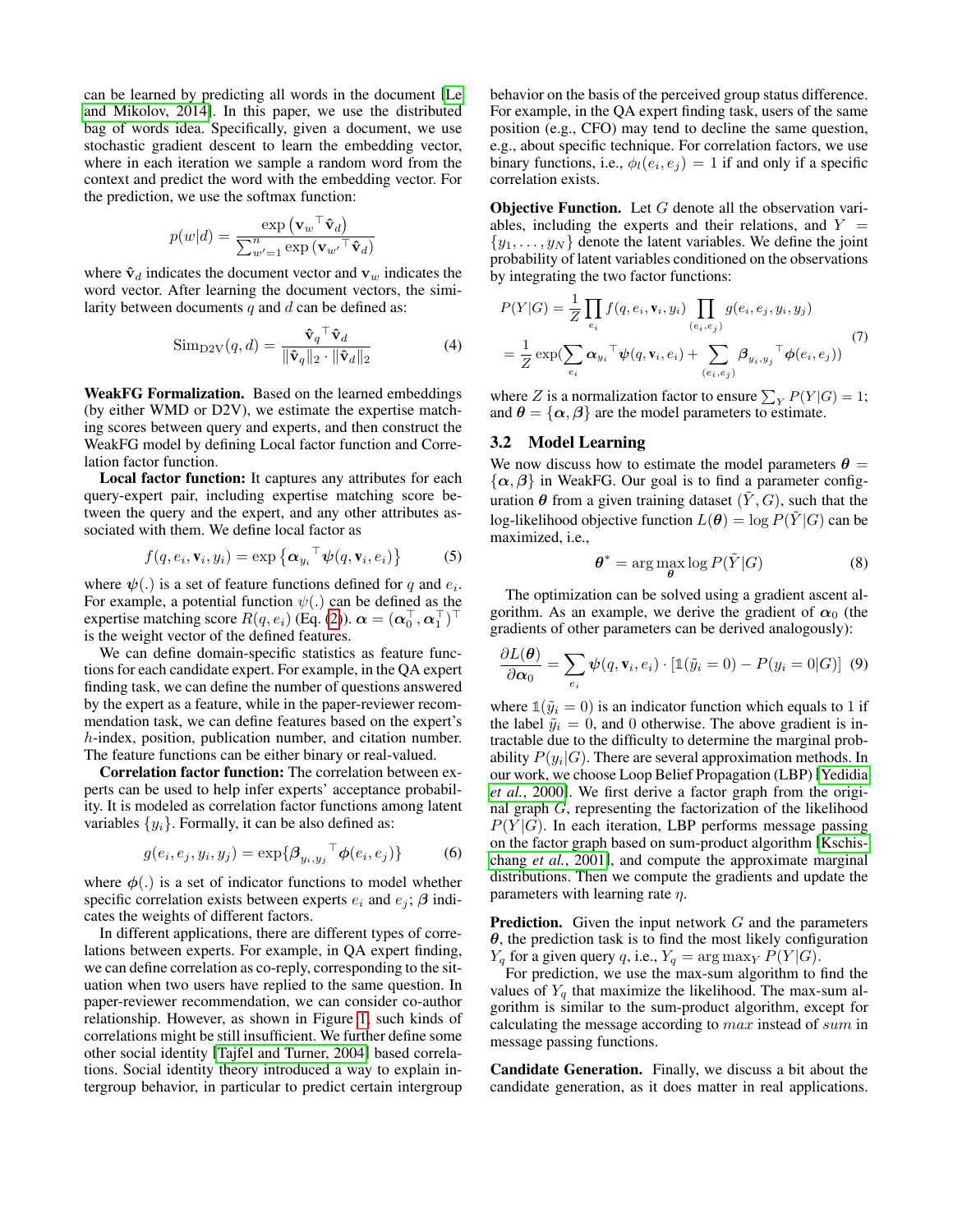When looking for experts for a query, we would first select candidate experts by a coarse-level matching algorithm. This is necessary to reduce the computational cost. Specifically, given a query  $q$ , we use all words in the query to select candidate experts. We use language model (LM) to retrieve relevant experts from  $V$ . LM interprets the relevance between a document and a query word as a generative probability  $p(w|d)$ . For details, please refer to [\[Zhai and Lafferty, 2001\]](#page-6-24).

#### 4 Experiments

We performed both offline and online evaluations to demonstrate the effectiveness of the proposed model. The code for this paper is publicly available. $3$ 

#### 4.1 Experimental Setup

Datasets. We conducted experiments on two datasets.

QA-Expert: this dataset is from an online international QA challenge<sup>2</sup>. It consists of 87,988 users and 47,656 questions with 43,913 invitations and 9,561 responses. To reduce noise, we select those questions with at least 5 invited users and 1 response in our experiment. This results in 182 questions and 599 users. In this dataset, we aim to evaluate how can our method improve the performance of predicting users' responses to answer invitations in the online QA system.

Paper-Reviewer: this dataset comes from the reviewer bidding of a major CS conference in 2016. It contains 935 submissions and 440 Program Committee members. PC members placed bids for the papers they are interested to review. For each paper, we consider PC's bids as a positive response to the invitation, and randomly sample the same number of PCs who do not bid for this paper as negative.

In each dataset, we randomly select 60% as the training data and the remaining as test data. We perform experiments on each dataset for 10 times and report the average results.

Comparison Methods. We compare the following methods:

Language Model (LM) [\[Zhai and Lafferty, 2001\]](#page-6-24): We employ language model to calculate the document similarity. We compare *max* and *avg* to derive  $R(q, e)$  in the experiments.

BM25 [\[Robertson](#page-6-33) *et al.*, 2009]: A widely used ranking function in information retrieval. The similarity score is defined as

$$
\text{Sim}(q, d) = \sum_{w \in q} IDF(w) \cdot \frac{\mathcal{N}_d^w \cdot (k_1 + 1)}{\mathcal{N}_d^w + k_1 \cdot (1 - b + b \cdot \frac{\mathcal{N}_d}{\lambda})}
$$

where  $IDF(\cdot)$  is inverse document frequency;  $\mathcal{N}_d^w$  is word w's frequency in document d, and  $\mathcal{N}_d$  is the length of d. We set  $k = 2$ ,  $b = 0.75$ , and  $\lambda$  as the average document length.

Latent Dirichlet Allocation (LDA) [Blei *et al.*[, 2003\]](#page-6-34): We use LDA to extract the topic vectors of papers/questions, and compute the cosine similarity to get the similarity. We empirically set the number of topics to 30.

Word Mover's Distance (WMD) [\[Kusner](#page-6-29) *et al.*, 2015]: The similarity measure is defined in Eq. [\(3\)](#page-2-2).

Document Vector (D2V) [\[Le and Mikolov, 2014\]](#page-6-30): The similarity measure is defined in Eq. [\(4\)](#page-3-0).

RankSVM [\[Joachims, 2002\]](#page-6-35): We consider a learning to rank approach with the same feature set as WeakFG. For SVM, we use SVM-Rank implemented in SVM-Light (https://svmlight.joachims.org). RankSVM also uses the accept/reject feedback to learn the prediction model.

WeakFG: The proposed method, which trains a WeakFG model to rank the experts. For example, in QA-Expert, as the co-reply relationship is very sparse, we define correlation as "the number of both-interested topics  $\geq 6$ " (each user has about 10 interested topics).

Evaluation Measures. We consider the problem as a ranking problem and evaluate different methods by Precision of the top- $N$  results (P@N), Mean Average Precision (MAP), and R-prec [\[Buckley and Voorhees, 2004\]](#page-6-36).

### 4.2 Experimental Results

Table [1](#page-5-0) lists the performance of all methods on the datasets. Overall, the proposed WeakFG clearly outperforms all the comparison methods by 1.5-10.7% in terms of MAP.

How embeddings help? Taking a closer look, we observed that the embedding-based methods (WMD and D2V) perform better than the other methods (LM and BM25) using only keywords. LDA can be also considered as an embedding-like algorithm by using topics. However its performance is not as good as expected. Both RankSVM and WeakFG leverage the embedding results and improve the prediction performance.

How correlations help? One advantage of our model is the incorporation of correlations to deal with the sparsity problem. As the comparison, RankSVM considers users' responses, but does not consider correlations. WeakFG incorporates various correlations to propagate the responses throughout the graph model, and thus achieves better performance.

Factor Contributions Analysis. We analyze how different factors contribute in WeakFG. We examine the contribution of different factors by removing each of them from our model. Figure [3\(a\)](#page-5-1) shows the result by using MAP as the evaluation metric. We can see especially in Paper-Reviewer, expertise matching is an important factor. In both datasets, statistical features play an important role in the prediction. It confirms the finding in a recent survey [\[Djupe, 2015\]](#page-6-3), which says "decline" is related to the expert's academic status (corresponding to statistics here). Again, the results verify that correlations are very important for prediction—without correlations, the performance of WeakFG drops 4.0% on QA-Expert.

Training/Test Ratio Analysis. We further analysis on the effect of the training ratio on our WeakFG model. Figure [3\(b\)](#page-5-2) shows the experiment results when varying the percentage of training data. In general, we see that WeakFG's performance stably improves by adding more training data.

Complexity and Convergence. The complexity of the proposed model is  $\mathcal{O}(KNM)$ , where K is the number of iterations before the learning algorithm converges,  $N$  is the number of nodes in the constructed factor graph, and M is the number of features. The complexity is a bit higher than the comparison methods, but practically acceptable. The learn-

<span id="page-4-0"></span><sup>&</sup>lt;sup>3</sup>[https://www.aminer.cn/match](https://www.aminer.cn/match_expert)\_expert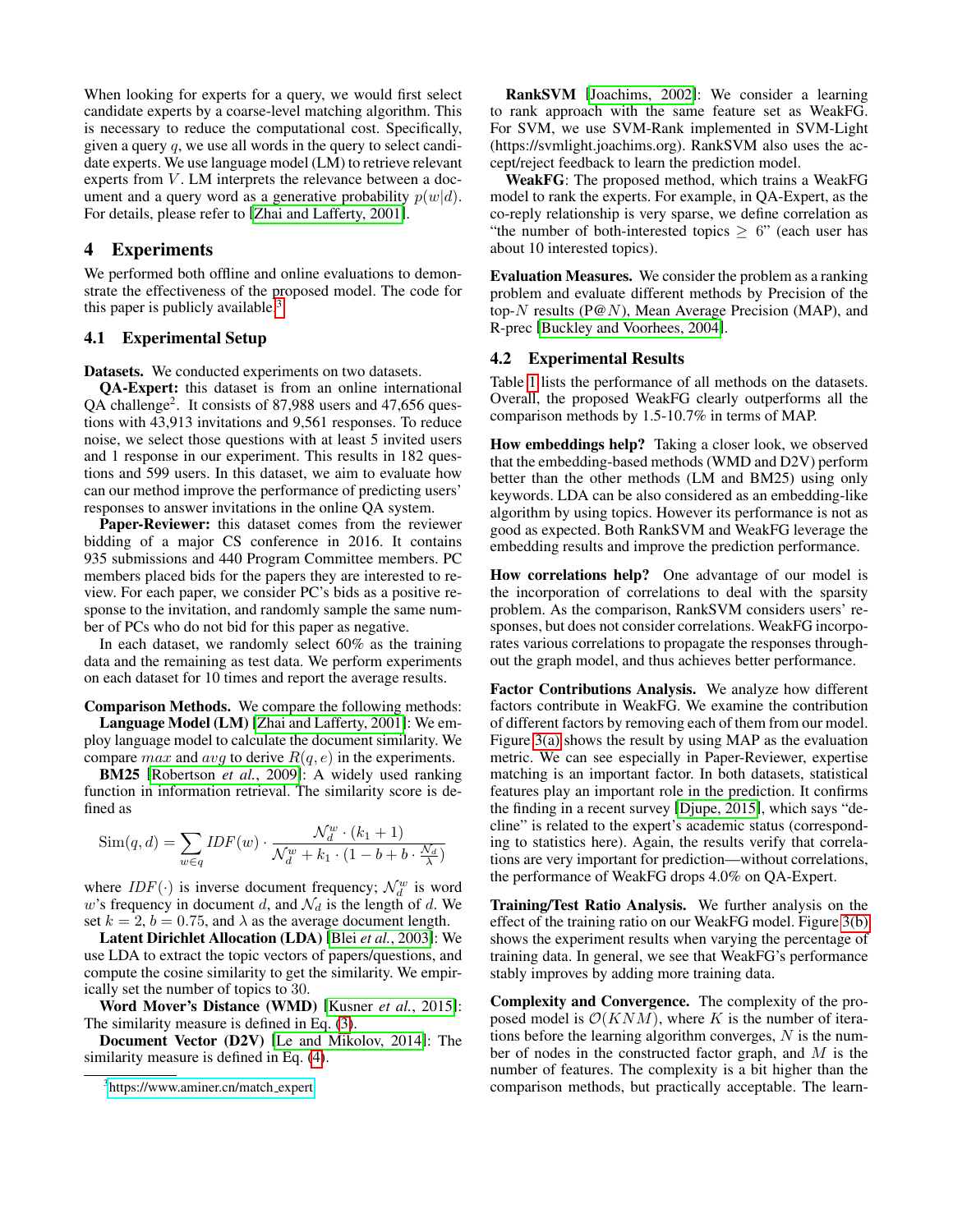<span id="page-5-0"></span>

|             |     | QA-Expert |      |      |            |       | <b>Paper-Reviewer</b> |      |      |      |       |
|-------------|-----|-----------|------|------|------------|-------|-----------------------|------|------|------|-------|
| Method      |     | P@1       | P@3  | P@5  | <b>MAP</b> | Rprec | P@3                   | P@5  | P@10 | MAP  | Rprec |
| LM          | max | 36.8      | 34.9 | 33.2 | 57.4       | 55.7  | 66.5                  | 61.6 | 54.7 | 76.7 | 67.2  |
|             | avg | 37.5      | 36.8 | 33.2 | 57.9       | 55.6  | 69.9                  | 63.3 | 54.9 | 78.2 | 68.3  |
| <b>BM25</b> | max | 33.6      | 33.6 | 33.3 | 55.1       | 53.5  | 67.1                  | 61.8 | 54.8 | 77.0 | 67.1  |
|             | avg | 41.4      | 34.6 | 33.3 | 59.1       | 56.5  | 70.2                  | 63.9 | 55.1 | 78.1 | 68.4  |
| <b>LDA</b>  | max | 37.5      | 35.3 | 33.2 | 56.7       | 53.9  | 63.0                  | 59.3 | 54.1 | 72.8 | 65.6  |
|             | avg | 32.9      | 33.8 | 32.9 | 53.6       | 51.4  | 66.3                  | 62.6 | 55.2 | 75.8 | 67.9  |
| <b>WMD</b>  | max | 40.8      | 36.4 | 34.0 | 59.5       | 56.2  | 67.3                  | 61.5 | 54.6 | 76.3 | 67.2  |
|             | avg | 38.2      | 38.2 | 34.1 | 58.8       | 55.6  | 64.2                  | 59.3 | 53.0 | 73.7 | 63.5  |
| D2V         | max | 36.2      | 34.4 | 33.2 | 57.3       | 55.6  | 69.6                  | 62.5 | 55.1 | 77.7 | 68.3  |
|             | avg | 29.6      | 32.7 | 33.3 | 53.9       | 53.0  | 72.3                  | 65.4 | 56.2 | 80.5 | 71.3  |
| RankSVM     |     | 49.8      | 38.5 | 33.7 | 65.5       | 63.1  | 70.6                  | 64.8 | 56.0 | 81.0 | 72.7  |
| WeakFG      |     | 52.8      | 39.6 | 34.1 | 67.4       | 64.5  | 71.9                  | 65.5 | 56.3 | 82.0 | 73.8  |

<span id="page-5-2"></span>Table 1: Performance comparison of different methods.

<span id="page-5-1"></span>



Figure 3: (a) Factor contribution analysis. WeakFG-S, WeakFG-E and WeakFG-C each stands for removing statistics, expertise matching scores, or correlations. (b) Training/test ratio analysis.

ing algorithm shows a very good convergent property. It takes 1,000-2,000 iterations to converge in our datasets.

#### 4.3 Online Evaluation

Finally, we discuss the online evaluation. We developed an online reviewer recommendation system and put it into operation since early 2016.[4](#page-5-3) The system helps journal editors to find qualified reviewers who would accept to review manuscripts submitted to the journal. It has already been used by ten international journals.

We first evaluated its performance from a traditional expertise matching perspective. We collected 86 published papers and 2,048 candidate experts, and deployed our system to recommend reviewers to each paper. Then we asked five PhD students from the author's lab to make relevance judgments. Basically, experts who have publication in similar topics or at least 3 papers in a related conference will be considered as relevant. Agreements of over 80% among the annotators will be taken as ground truth. In this evaluation, our system achieves comparable performance as standard expertise matching methods (P@3 =  $66.2\%$ , where the best baseline is 69.1%). However, this evaluation did not consider whether the expert would agree to review.

We conducted another experiment to validate the system's ability to reduce the declination rate of review invitations.

<span id="page-5-5"></span><span id="page-5-4"></span>Figure 4: (a) Decline rate of paper review invitations in our data (J1-J10 represents different journals). (b) Online evaluation result of journal reviewer recommendation.

The system log has recorded 2,359 review invitations for 540 papers submitted to the ten different journals until now. Figure [4\(a\)](#page-5-4) shows the declination rate of the ten journals. Among all the responses, 953 are "agree", while the rest are viewed as "decline" (including "unavailable" and "no response"). Figure [4\(b\)](#page-5-5) shows the performance comparison between Language Model and the proposed WeakFG model. WeakFG shows clearly better performance than Language Model.

## 5 Conclusions

In this paper, we study an interesting problem of matching experts in online community. We propose a weakly supervised factor graph (WeakFG) model to formalize the entire problem into a principled framework. WeakFG combines expertise matching and correlations between experts using local and correlation factor functions. Our experiments on two different genres of datasets validate the effectiveness of the proposed model. We also deployed an online system to further demonstrate the advantages of the proposed model.

## Acknowledgments

The work is supported by the National Basic Research Program of China (2014CB340506), the Open Project of the State Key Laboratory of Mathematical Engineering and Advanced Computing (2016A07), and the Royal Society-Newton Advanced Fellowship. Jie Tang is the corresponding author.

<span id="page-5-3"></span><sup>4</sup> [https://chrome.google.com/webstore/detail/reviewer](https://chrome.google.com/webstore/detail/reviewer-recommender/holgegjhfkdkpclackligifbkphemhmg)[recommender/holgegjhfkdkpclackligifbkphemhmg](https://chrome.google.com/webstore/detail/reviewer-recommender/holgegjhfkdkpclackligifbkphemhmg)